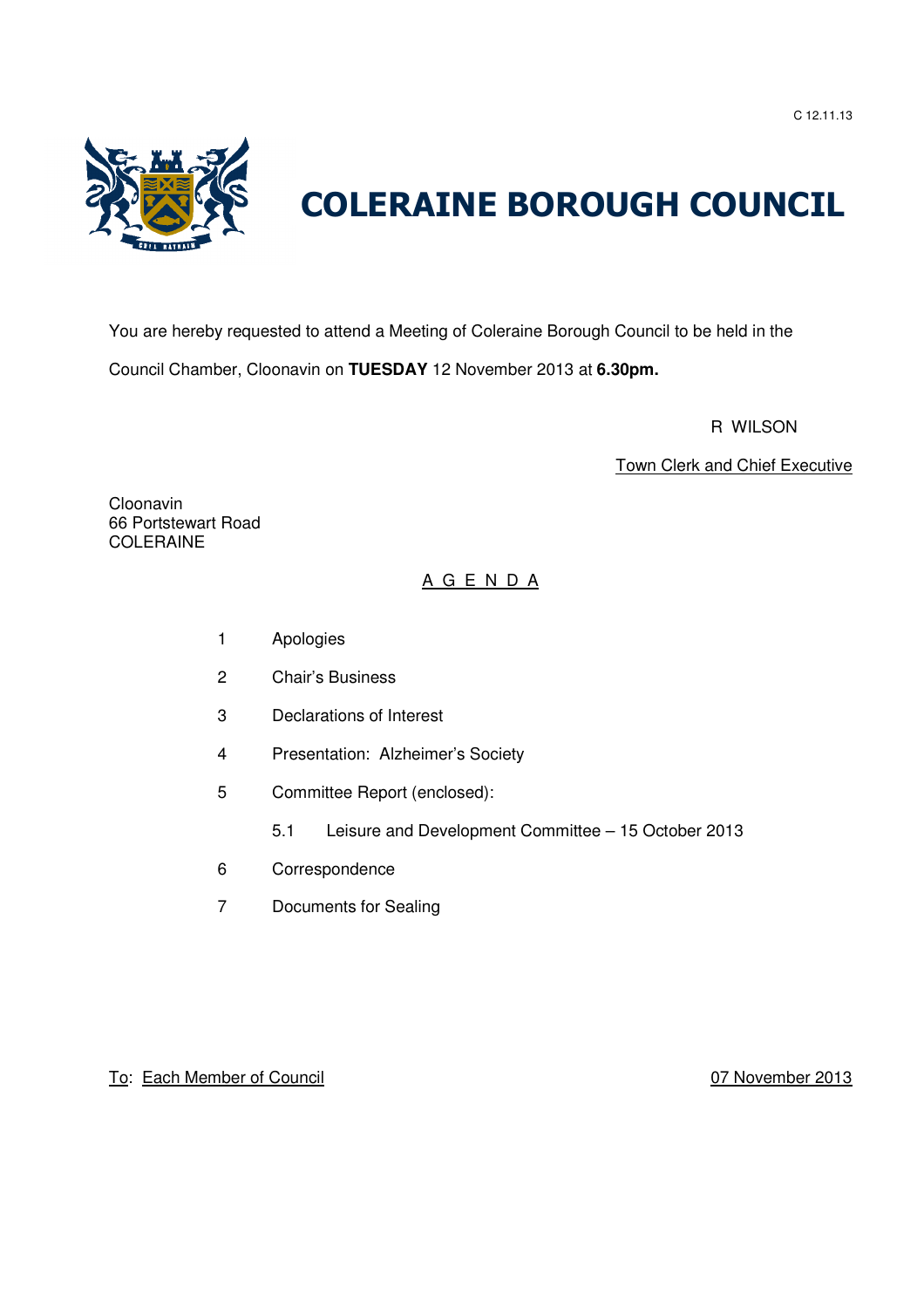| <b>Meeting</b> |                | <b>Leisure and Development Committee</b>                                                                                                                                                            |
|----------------|----------------|-----------------------------------------------------------------------------------------------------------------------------------------------------------------------------------------------------|
|                | Date and Time  | 15 October 2013 at 6.30pm                                                                                                                                                                           |
|                | Location       | Bann View Committee Room, Cloonavin                                                                                                                                                                 |
|                | Chair          | Councillor W McCandless                                                                                                                                                                             |
|                | <b>Present</b> | Alderman J McClure                                                                                                                                                                                  |
|                |                | Councillors Y Boyle, P Fielding and A McQuillan                                                                                                                                                     |
|                | In Attendance  | Corporate Director of Leisure and Development, Head of Development<br>Services, Head of Leisure Services, Regeneration Manager, Acting<br>Economic Development Manager and Administrative Assistant |

## **1 APOLOGIES**

Apologies were recorded for Aldermen Hickey and Hillis and Councillor Barbour.

#### **2 CHAIR'S BUSINESS**

## **2.1 Welcome**

The Chair welcomed everyone to the Meeting.

## **3 DECLARATIONS OF INTEREST**

No declarations of interest were stated.

## **4 REQUEST FOR PRESENTATION**

## **4.1 Causeway Association of Urban Sports (CAUS)**

Reported that a request to present had been received from Causeway Association of Urban Sports (CAUS).

**Recommended:** That the presentation from CAUS be presented at the November meeting of the Leisure and Development Committee.

## **5 ADVICE NI**

 The Chair welcomed Ms Sinead Campbell from Advice NI who was in attendance to present to Committee.

Ms Campbell advised that Advice NI was a membership organisation based in Belfast which had approximately seventy members across Northern Ireland who offered generalist and specialist advice on debt, benefits, consumer and housing.

Members noted that the Coleraine office was based in the West Bann Community Centre under the supervision of Ms Ann Marie O'Donnell and that opening hours were Monday – Thursday 9am – 1pm and Friday 2pm – 4.30pm.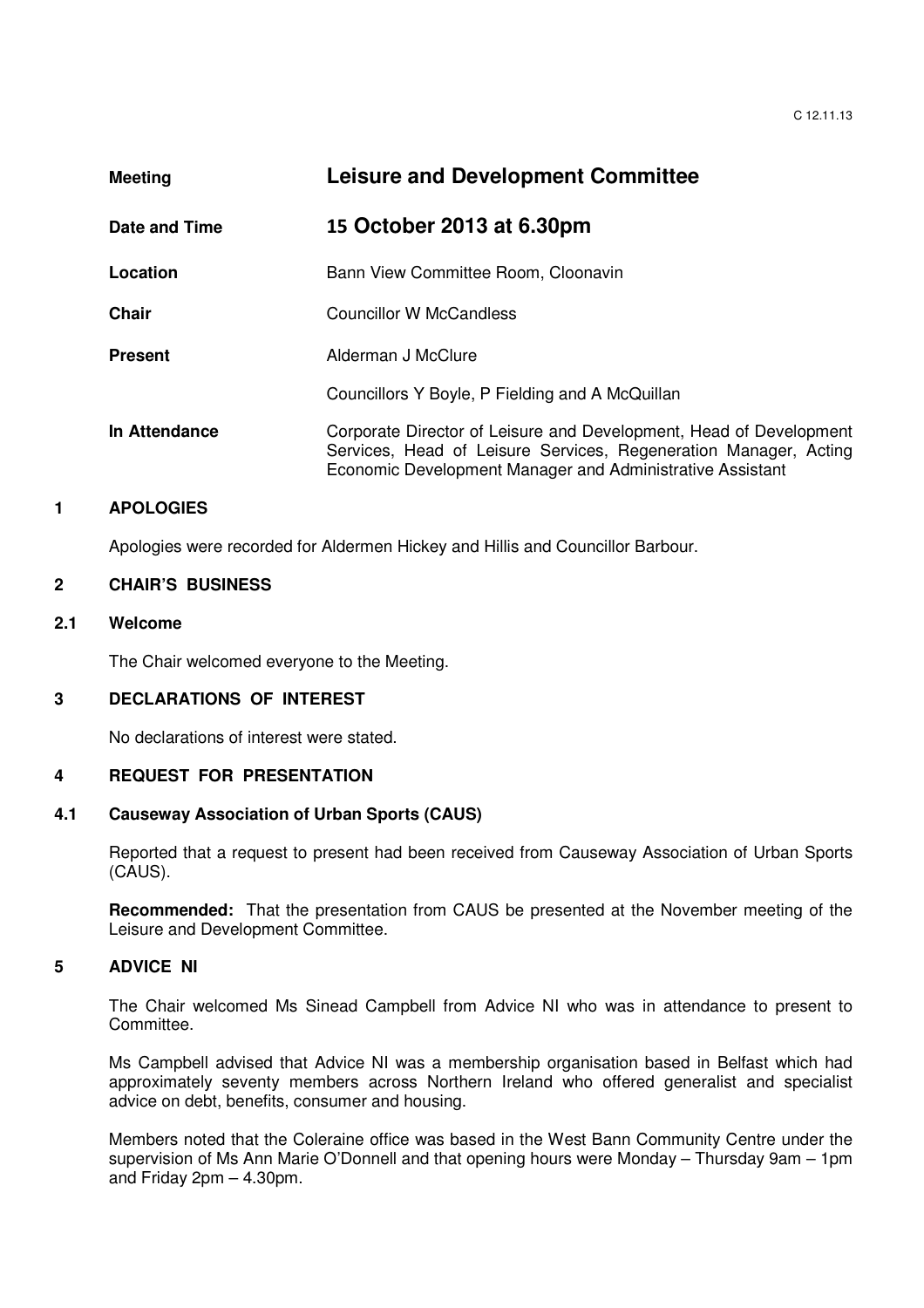The Chair thanked Ms Campbell for attending after which she withdrew from the Meeting.

## **6 LEISURE AND DEVELOPMENT SERVICES REPORT**

Consideration was given to the Leisure and Development Services Report (previously supplied).

## **6.1 Smart Grid**

The Acting Economic Development Manager advised members that Smart Grid was an initiative designed by the officer team to create a Business Energy Project. Specialised advice and support was required in order to identify a commercially viable Renewable Energy Pilot Project. The scope of the work required investigation and identification of viable sites, recruitment of up to tority potential local businesses that could become involved in the supply chain for establishing the Energy Hub and/or servicing of Energy Storage Solutions for the envisaged project, culminating in a specific localised grid that could be established in Coleraine.

An application for funding of the project to Invest NI and the European Sustainable Competitiveness Programme 2007-2013 had been successful with an offer of £74,616 secured (75%) which left match funding requirement of £24,872 to be split across three financial years. The project would run until December 2015 and provision had been made in the estimates for it to commence in the current financial year.

**Recommended:** That Council accepts the letter of offer for £74,616 for the Smart Grid Project and agrees match funding of £24,872 over three years.

## **6.2 North East Digital Champion Programme**

Councillor McQuillan joined the Meeting.

The Acting Economic Development Manager advised members that Economic Development staff from the North East Group of Councils (Antrim, Ballymena, Ballymoney, Carrickfergus, Coleraine, Larne, Moyle and Newtownabbey) had been working on the development of a number of business support programmes that would be made available across the eight Councils. Larne Borough Council had taken the lead on a programme that aimed to recruit a Digital Champion to assist local businesses, social enterprises, the public/voluntary sector and the wider community to better exploit the digital platform of very fast broadband that existed in the region, for the purposes of economic growth and improved citizen services. Seven Councils were participating in this programme and the total cost was £200,000 with £150,000 being sought from Invest NI and the EU's Sustainable Competitiveness Programme, leaving £50,000 match funding to be divided between the Councils. The programme would run for two years with Council's match funding of £7,142.86 being divided over two financial years.

By working in partnership with Digital 2020, Invest NI and Logon NI, this programme would recruit a regional Digital Champion to promote the benefits of the digital platform.

**Recommended:** That Council supports the programme and agrees match funding of £7,142.86 over two years.

## **6.3 DVA Proposed Job Losses**

The Head of Development Services advised members that in response to the prospect of severe job losses and loss of service at the DVA offices in Coleraine and across Northern Ireland, DVA staff and NIPSA, supported by business representatives, councillors and politicians, had initiated a campaign to lobby against the proposed changes. It was noted that a series of activities were being planned, including actions to raise local awareness of the real impact of the cuts. DVA staff members had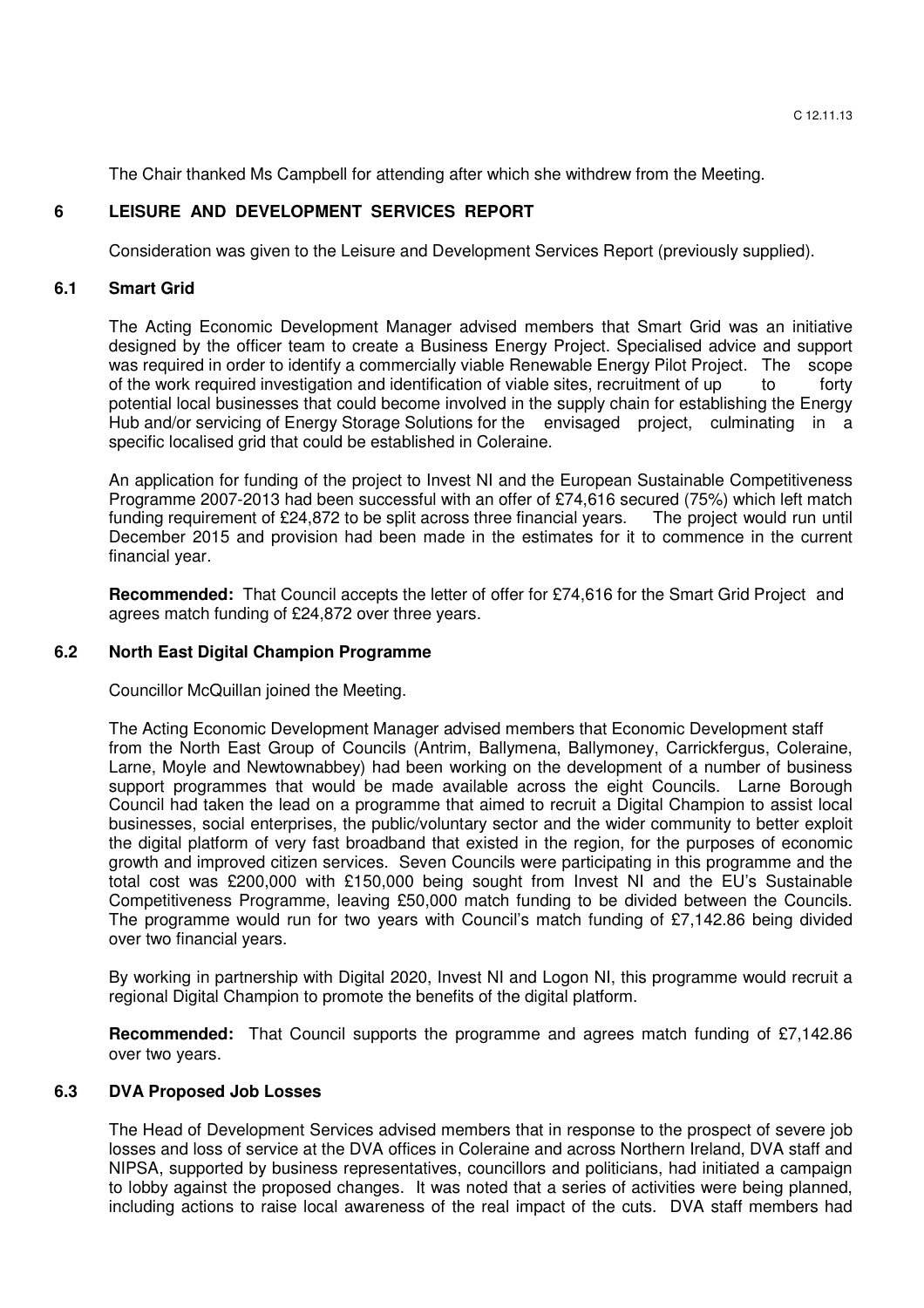distributed fliers at local supermarkets and were planning days of action around the Causeway Coast region including attendance at the speciality market in Coleraine on Saturday 12 October 2013. Council had hosted meetings of the group to date and proposed to continue to offer support in a variety of ways including promotional activity, use of facilities and assistance with lobbying. The support would inevitably mean a cost to Council, which would be managed by officers, with an update on activity being provided to Committee.

Members thanked the officers involved in this matter for all the work carried out to date.

**Recommended:** That Council approves support for the DVA campaign to prevent job losses to the area.

#### **6.4 Lansdowne Area, Portrush – Masterplanning Project**

The Regeneration Manager presented a summary of the proposed masterplanning project for Lansdowne, Portrush, which would provide outline guidance as a blueprint for the appropriate future regeneration of the area.

The Lansdowne area of Portrush presently had no contextual regeneration and planning guidance which was a gap in the holistic vision for the resort, however, it was complementary to the broad Western Peninsula section covered by the Portrush Regeneration Strategy. The proposed project would assist in reducing risk and uncertainty and would give context to any future developments. The Portrush Regeneration Group supported the project in principle. The total estimated cost of the proposal was £5,000 and match funding assistance would be sought by officers.

**Recommended:** That Council approves the Lansdowne Masterplanning project at a cost of circa £5,000 subject to match funding.

#### **6.5 DARD Consultation on the Rural Development Programme 2014-2020**

The Head of Development Services referred to the Department of Agriculture and Rural Development (DARD) consultation on the Rural Development Programme (RDP) 2014-2020 which would close on 21 October 2013. Consideration was given to the draft response (previously supplied).

The Programme would be part funded by the European Agricultural Fund for Rural Development (EAFRD) and was aimed at improving competitiveness in the agriculture and forestry sector, safeguarding and enhancing the rural environment and fostering competitive and sustainable rural businesses and thriving rural communities.

**Recommended:** That Council approve the draft Rural Development consultation response.

## **6.6 Northern Ireland ERDF Investment for Growth and Jobs Programme 2014-2020 Consultation**

The Head of Development Services referred to the above consultation, which would close on 21 October 2013. Members considered the NILGA response and the draft Council response (previously supplied).

The Investment for Growth and Jobs Programme would be part funded by the European Regional Development Fund (ERDF) and was aimed at supporting regional economic growth. Having taken into account the relatively small scale of the new Programme, the NI Executive priorities and the Commission requirement for greater concentration of resources across a smaller number of activities, the Department of Enterprise Trade and Investment (DETI) proposed to focus on the following three Thematic Objectives: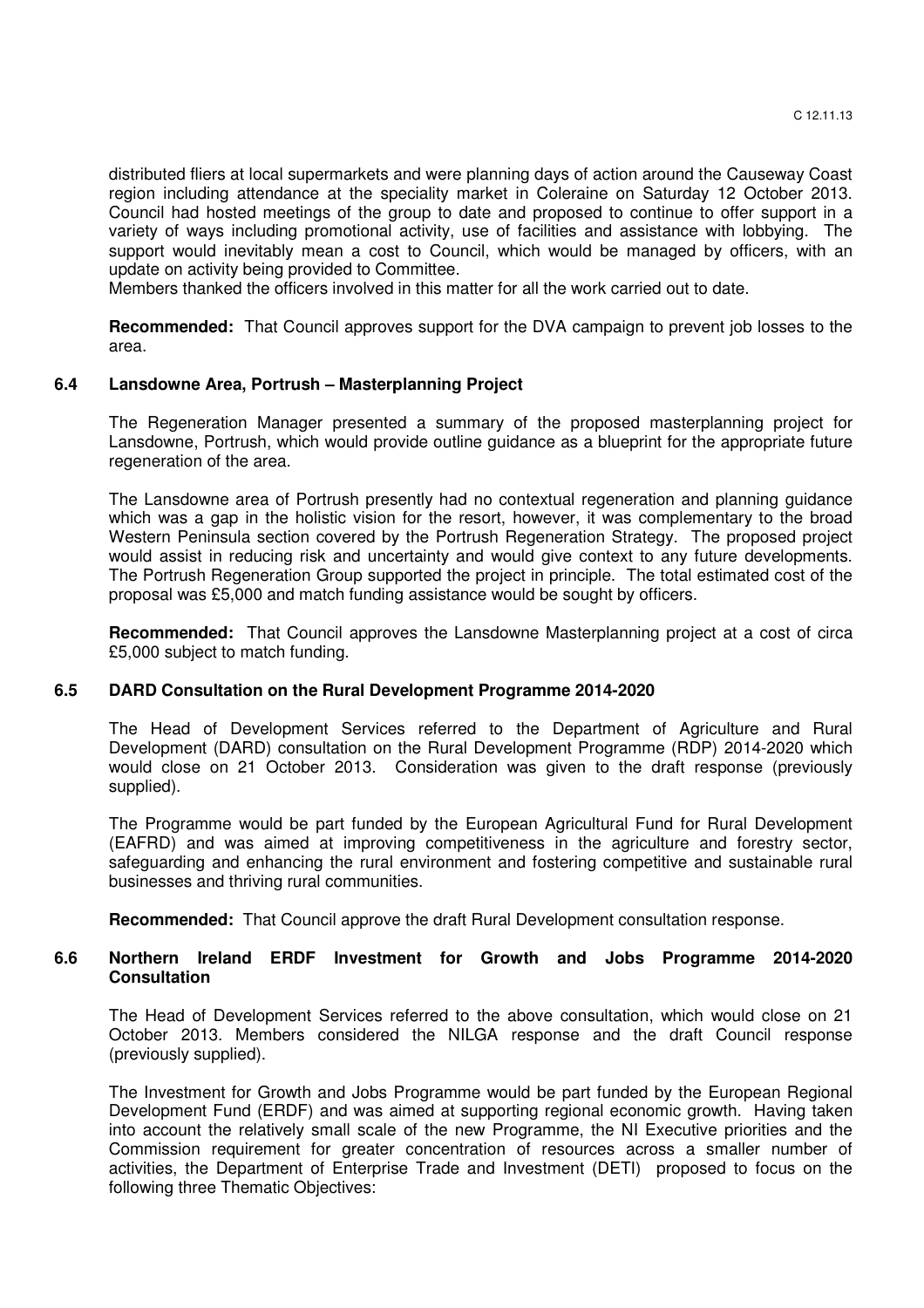- Strengthening Research, Technological Development and Innovation;
- Enhancing the Competitiveness of SMEs; and
- Supporting the shift towards a low-carbon economy.

It was anticipated that the Programme would be delivered by DETI, Invest NI, the Northern Ireland Tourist Board (NITB) and local Councils.

**Recommended:** That Council approve the draft consultation response.

## **8.0 FOR INFORMATION**

## **8.1 Coleraine Sports Awards**

It was noted that Coleraine Sports Council would be holding their annual Sports Awards Evening on Friday 01 November 2013 in the Lodge Hotel, Coleraine.

#### **8.2 Halloween**

It was noted that Council would once again host the Halloween events at the Rugby Avenue playing fields on Thursday 31 October 2013 from 2.00 pm – 10.00 pm.

## **8.3 Christmas Lights Switch-Ons**

Members noted the dates for the Christmas Lights Switch Ons in the Borough as follows:

| Location                                                             | <b>Date</b>             | <b>Time</b>                              | <b>Comments</b>                                                                                                                                          |
|----------------------------------------------------------------------|-------------------------|------------------------------------------|----------------------------------------------------------------------------------------------------------------------------------------------------------|
| <b>Coleraine</b><br><b>Town Centre</b>                               | Friday 29 November      | Time: 6.00pm-9.00pm<br>Switch-On 7.00pm  | Including a festive parade, live<br>music and Santa's Grotto                                                                                             |
| <b>Portstewart</b><br><b>The Crescent</b>                            | Saturday 1<br>December  | Time: 3.30pm-5.30 pm<br>Switch-On 4.30pm | To coincide with retailers request<br><b>Entertainment and Santa's</b><br>Grotto                                                                         |
| Garvagh<br><b>Upper Main</b><br><b>St &amp; GADDA</b>                | Thursday 5<br>December  | Time: 7.00pm- 8.30pm<br>Switch-On 7.30pm | Change of date to coincide with<br>Christmas Tree Festival in<br>GADDA a CFF event.<br>Entertainment and Santa's<br>Grotto                               |
| <b>Portrush</b><br><b>Station</b><br>Square &<br><b>Amphitheatre</b> | Friday 6 December       | Time: 6.45pm-8.30pm<br>Switch-On 7.30pm  | <b>Entertainment and Santa's</b><br>Grotto<br>Working alongside Portrush<br><b>Traders and Schools on FREE</b><br>festive giveaways and<br>entertainment |
| <b>Kilrea</b><br><b>The Diamond</b>                                  | Saturday 7 December     | Time: 4.00pm-6.00pm<br>Switch-On 5.00pm  | <b>Entertainment and Santa's</b><br>Grotto<br>Working alongside Schools on<br>entertainment                                                              |
| <b>Portballintrae</b><br>Village Hall &<br><b>Boat Club</b>          | Saturday 7 December     | Time: 4.00pm<br>Switch-On 4.30pm         | Working alongside the<br>Portballintrae Resident's<br>Association. More details to<br>follow                                                             |
| <b>Castlerock</b><br>O'Neill's                                       | Thursday 12<br>December | Time: 7.00pm-8.30pm<br>Switch-On 7.30pm  | Including a festive parade, live<br>music and Santa's Grotto,                                                                                            |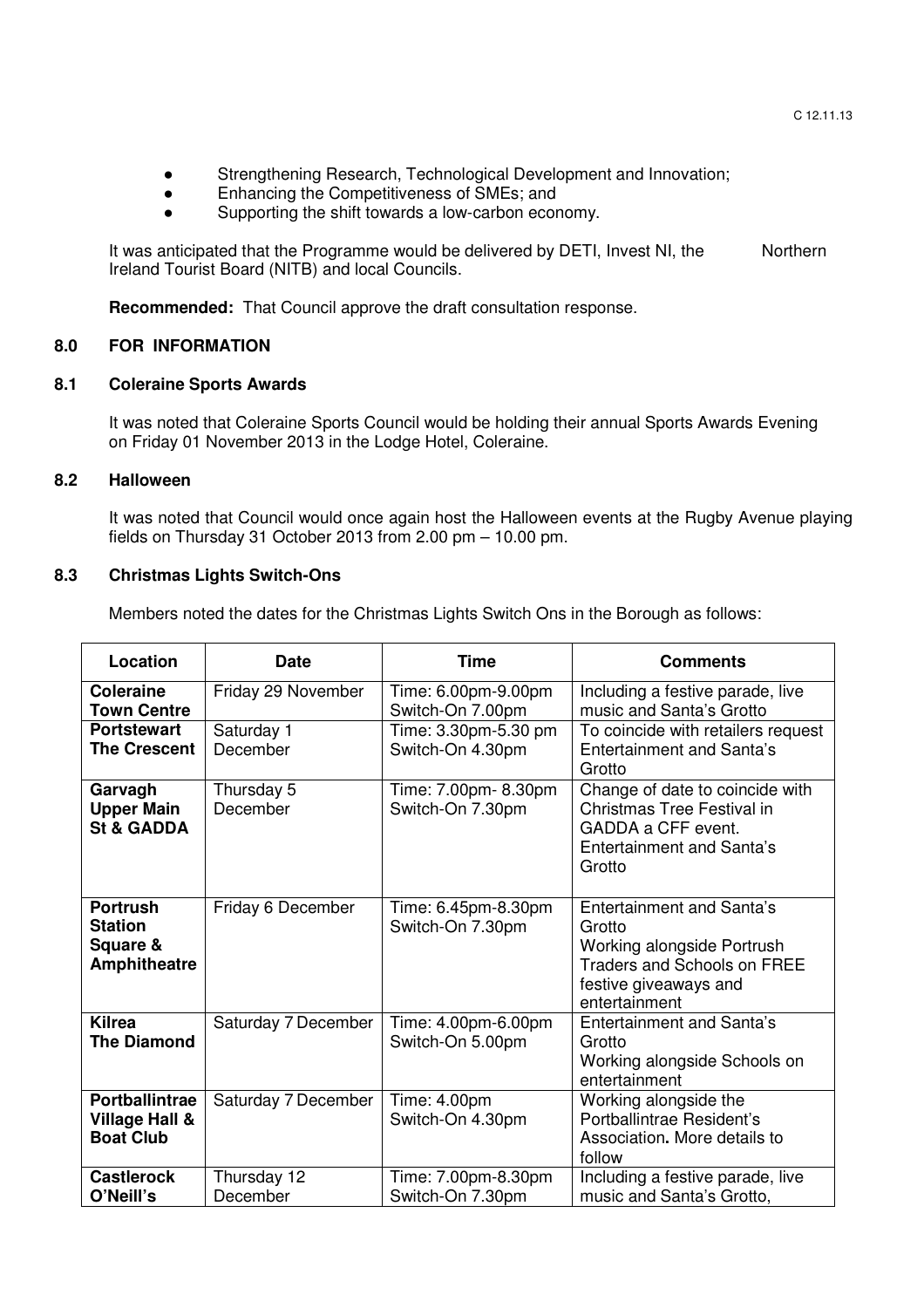| <b>Caravan Park</b> |  | working in conjunction with    |
|---------------------|--|--------------------------------|
|                     |  | Castlerock Business Community, |
|                     |  | Scouts etc                     |

### **8.4 Causeway Coast & Glens Community Development Framework**

Members noted that, following the decision in 2012 to work in partnership with Limavady, Ballymoney and Moyle Councils to develop a joint Community Development Framework in preparation for the new Causeway Coast & Glens Council, information workshops were being organised in order to feed into the Transition Committee.

The next phase would be the development of a joint strategy and action plan for the Causeway Coast & Glens Council, shaped by the strategic direction, outcomes and indicators identified within the Framework. Councils plan to initiate this process in early spring 2014 as part of the Community Support Plan for the consideration of the Shadow Council in autumn 2014.

An executive summary of the Framework and copy of key actions, in preparation for implementation, had been previously supplied for information.

#### **8.5 Policing & Community Safety Partnership Annual Report 2012-13**

Members noted the 2012-13 Annual Report of Coleraine Policing & Community Safety Partnership which had been adopted at their Annual Meeting on 24 June 2013 (previously supplied).

#### **8.6 Welfare Reform Workshop for Councillors**

Reported that the 'Information Seminar on Welfare Reform' organised for Thursday 03 October 2013 in the Bann View Committee Room had been cancelled.

#### **8.7 ReVitalise Coleraine Update**

Reported that Council had received a fund of £250,000 from the Department for Social Development (DSD) in April 2013 for the Coleraine ReVitalise Programme for Waterside and Bridge Street areas of Coleraine Town Centre. Council was contributing to the programme with in-kind support of £22,180.85 for management of the programme and work to the gap sites, with an additional £6,000 for gap site materials.

An application process for the Coleraine programme had been opened in April 2013 and thirty-three applications had been received in relation to properties in the area. The Coleraine Revitalise Steering Group assessed the applications and to date twenty-six Letters of Offer had been issued totalling £213,847.80. The deadline for completion of the programme was 31 March 2013.

## **9.0 ANY OTHER BUSINESS**

### **9.2 Lights – Castlerock Bowling Green**

Councillor McQuillan referred to complaints received regarding the non provision of lights at Castlerock Bowling Green and requested an update.

 The Head of Leisure Services advised that costings had been requested from the Environmental Services Department. The matter would be investigated and an update would be provided for the next Meeting.